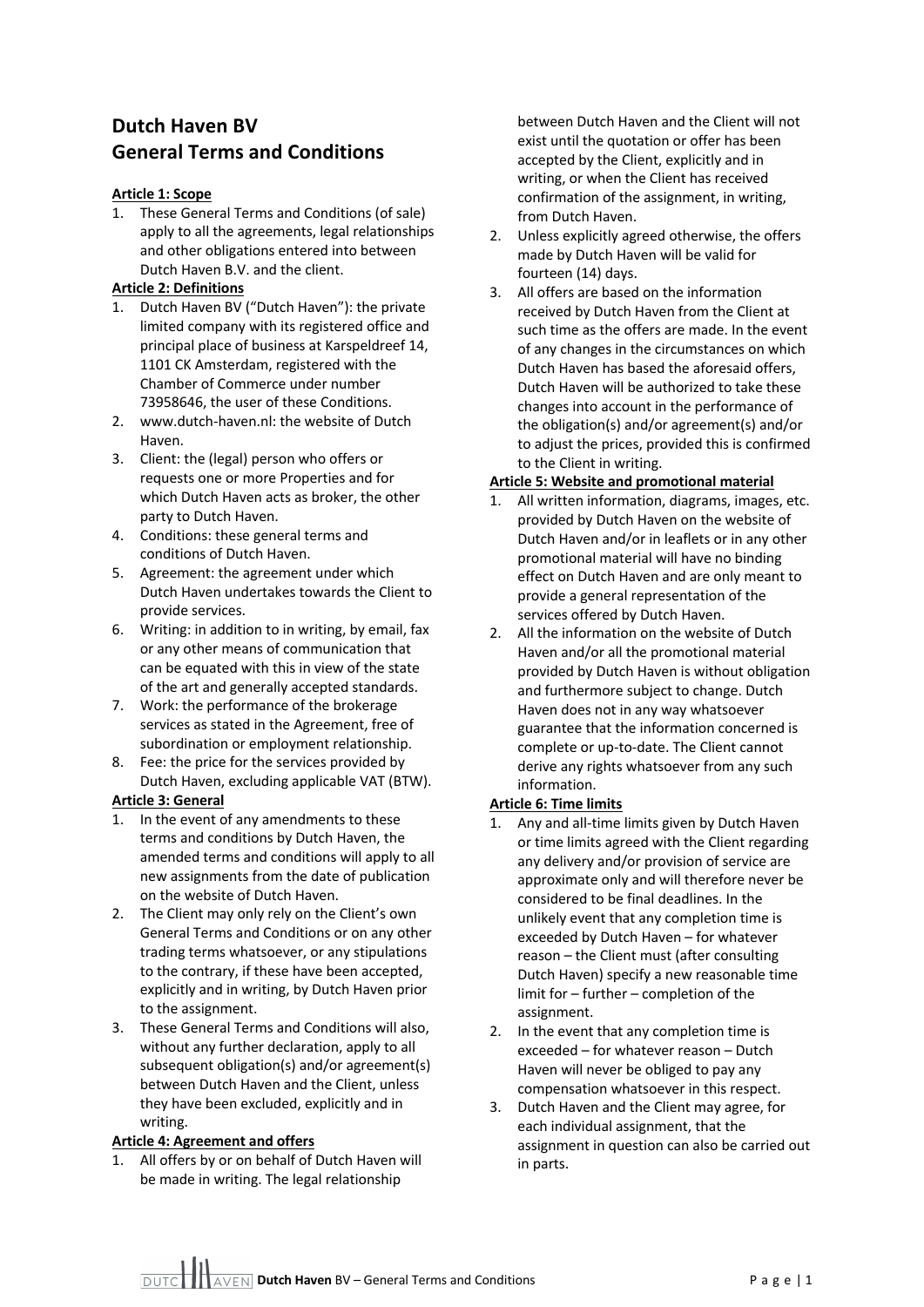- 4. In the event that Dutch Haven and the Client agree that the work will be carried out on a phased basis, Dutch Haven may inform the Client, in writing, that the commencement of the services in question will be deferred to a next phase, until the Client has informed Dutch Haven, in writing, that the Client has approved the results of the preceding phase.
- 5. In the event that the Client, for whatever reason, fails imputably (for example because the Client does not wish to acknowledge or take delivery of or pay (promptly or otherwise) for all or part of a performance of Dutch Haven after completion), Dutch Haven will reserve the right to suspend the performance of the work - at whatever stage the work to be performed is at -, to terminate the obligation(s) and/or agreement(s) between the parties and/or to demand compensation or performance of the obligation(s) and/or agreement(s).
- 6. Irrespective of the payment terms agreed on between Dutch Haven and the Client, Dutch Haven will remain entitled to require that the Client provide sufficient security or advance payment before performing any – further – services for the Client.
- 7. In the event that the assignment is carried out in parts, a completed performance may be invoiced separately by Dutch Haven.

# **Article 7: Performance of the obligation(s) and/or agreement(s)**

- 1. Dutch Haven will endeavour to perform the services with due care and, where appropriate, in accordance with the agreements and procedures agreed on in writing with the Client.
- 2. Dutch Haven will at all times have the right to contract out the performance of all or part of the obligation(s) and/or agreement(s) between itself and the Client to third parties in The Netherlands or abroad, or to have them performed by such third parties, if this will, in the opinion of Dutch Haven, facilitate a good and efficient performance of the Client's assignment. These third parties may rely on these General Terms and Conditions directly in respect of the Client. The scope of Section 404 of Book 7 of the Dutch Civil Code is explicitly excluded in this respect.
- 3. In so far as Dutch Haven also effects an obligation or obligations and/or an agreement or agreements between the Client and a third party, Dutch Haven can never be bound by the arrangements, obligation(s) and/or agreement(s) between the Client and these third parties.
- 4. For the performance of the obligation(s) and/or agreement(s) with Dutch Haven, the Client will provide all the particulars and information which Dutch Haven believes that it requires. In addition, the Client will be obliged to provide Dutch Haven with all other facts and circumstances that may be relevant to the correct performance of the obligation(s) and/or agreement(s) with Dutch Haven.
- 5. The Client will bear the risk with regard to any inadequacies or misunderstandings concerning the performance of the obligation(s) and/or agreement(s); in any case if these are caused by incorrect, incomplete or late specifications, requirements or other relevant communications provided or made directly or indirectly to Dutch Haven.

# **Article 8: Performance of the obligation(s) and/or agreement(s) with regard to the finding of a house or otherwise**

- 1. Supplementary to Article 7, Dutch Haven will never act as a property agent or be regarded as a property agent in the performance of the obligation(s) and/or agreement(s) with the Client.
- 2. Dutch Haven will contract out the relevant work for the renting or letting of a house or otherwise to the (international) property agent to be designated by Dutch Haven, unless it is agreed in writing between Dutch Haven and the Client that Dutch Haven will perform the work ensuing from the obligation(s) and/or agreement(s) with the Client concerning the renting or letting of a house or otherwise, in which respect the work to be performed by Dutch Haven concerning the renting or letting of a house or otherwise will solely be able to constitute an obligation to use best endeavours and can never be deemed to be an obligation of result of the work to be performed by Dutch Haven.

# **Article 9: Work schedule or time schedule**

- The services will be performed by Dutch Haven in accordance with any work schedule or time schedule drawn up beforehand. Should it become apparent during the performance of the services that it is desirable or necessary to depart from or change the work schedule or time schedule drawn up beforehand, Dutch Haven may adjust the performance of the services entirely as it sees fit. The Client must be informed of such an adjustment in writing.
- 2. In the event that any changes to or departures from any work schedule or time schedule that has been drawn up are desirable or necessary,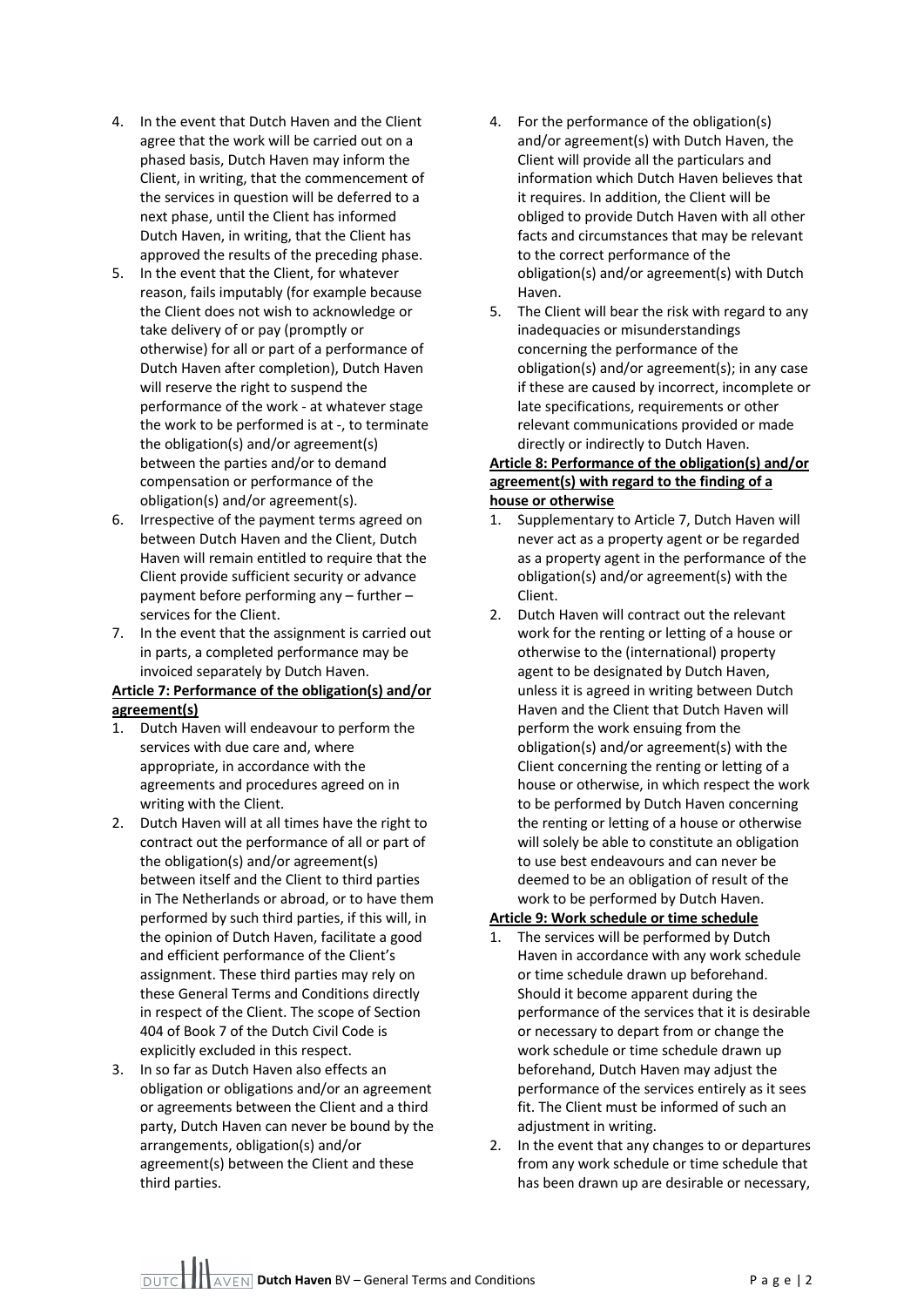the associated additional costs will at all times be payable by the Client.

- 3. In the event of any contract variations, additions and omissions, the work concerned must be invoiced or setoff separately or in an itemized manner.
- **4.** Unless agreed otherwise, the services will only be performed on normal working or office days as is customary in the countries in which the services are performed, therefore not on public and commemoration days in the countries in which the services are performed. In special circumstances – necessary for the effective and/or efficient performance of the services – this may be departed from after consultation between the parties and on application of the applicable rates.

#### **Article 10: Prices and rates**

- 1. For the services to be performed by Dutch Haven, the Client will be obliged to pay a fee as described in the agreement(s) between the Client and Dutch Haven.
- 2. Unless explicitly agreed otherwise in writing with the Client or stated otherwise, all the prices and rates applied by Dutch Haven are Euros, excluding turnover tax/VAT.
- 3. Dutch Haven explicitly reserves the right to change any prices and rates previously communicated to the Client, in so far as they have not yet explicitly been accepted by the Client.

# **Article 11: Invoicing and payment**

- 1. Payment must be made into a bank account to be specified by Dutch Haven.
- 2. Payment must be made in Euros currency.
- 3. Payment must be made according to the payment terms specified on the invoice, unless explicitly agreed otherwise by the parties, in writing.
- 4. Payment of the relevant turnover tax/VAT due must be made together with each payment or partial payment.
- 5. If payment has not been made within the payment term explicitly agreed on in writing or within thirty (30) days of the invoice date, the Client will be in default – without notice of default or judicial intervention being required.
- 6. If payment is not made in time, the Client will therefore be in default without any notice of default being required and Dutch Haven will have the right to charge the statutory interest and extrajudicial collection costs from the due date of the invoice.

#### **Article 12: Default**

1. Irrespective of what has been included in these General Terms and Conditions, the Client will be in default without any notice of default being required as soon as the Client fails to comply, or fails to comply within the specified time, with any other performance due, ensuing from any obligation(s) and/or agreement(s), including any terms and conditions, in respect of Dutch Haven.

- 2. As soon as the Client is in default, all claims of Dutch Haven will be due and payable immediately and without reservation.
- 3. Dutch Haven has the right to terminate the obligation(s) and/or agreement(s) between the Client and Dutch Haven without giving notice, if the following occurs:
	- there is reasonable cause to assume that the Client will fail to comply with the Client's obligations;
	- the Client goes bankrupt or into liquidation;
	- suspension of payments is applied for by or on behalf of the Client;
	- the Client proceeds to wind up the Client's business or a substantial part of the property and/or assets
	- of the Client is seized.

# **Article 13: Confidentiality and data**

- 1. Unless required to do so by any legal provision, regulation or other rule, Dutch Haven will maintain confidentiality towards third parties regarding confidential information obtained from the Client. The Client may grant an exemption in this respect. Information will be considered confidential if the other party has stated this or if such results from the nature of the information.
- 2. Without the Client's written consent, Dutch Haven will not be entitled to use the confidential information made available to it by the Client for any purpose other than that for which it was obtained. However, an exception will be made in the event that Dutch Haven acts on its own behalf in disciplinary, civil or criminal proceedings in which this information may be relevant.
- 3. Unless there is any statutory provision, regulation or other rule that imposes a duty of disclosure on the Client or when prior permission has been granted by Dutch Haven to do so, the Client will not provide third parties with the content of reports, advice or other communications of Dutch Haven, whether or not in writing. The Client will also ensure that third parties are unable to take cognisance of the content referred to above.
- 4. Dutch Haven accept no liability for the damage or destruction of the Client's information stored by Dutch Haven. This also applies to damage to or destruction of the

**DUTC II AVEN Dutch Haven** BV – General Terms and Conditions **Page | 3**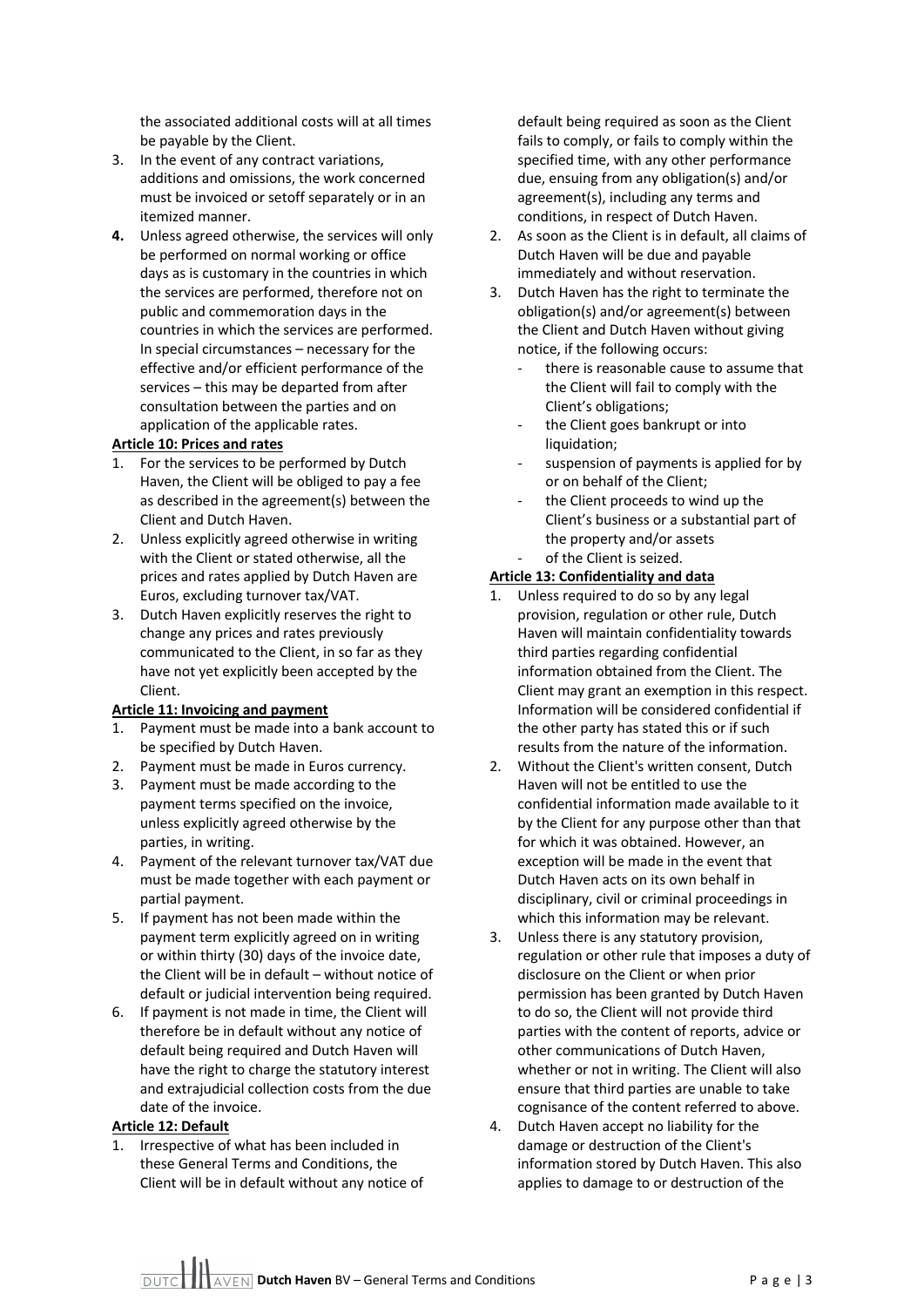information during transport or sending, regardless of whether the transport or sending was carried out by or on behalf of Dutch Haven or third parties.

# **Article 14: Force majeure**

- 1. Dutch Haven will not be obliged to fulfil any obligation towards the Client if it is hindered to do so as a result of a circumstance that cannot be attributed to any fault on its part and/or for its account on the basis of the law, a legal act or generally accepted practice.
- 2. In these Conditions, force majeure must be understood to mean, in addition to what is understood by law and case law in this area, all external causes, whether anticipated or unforeseen, over which Dutch Haven has no control, but which prevent Dutch Haven from fulfilling its obligations. Strikes in the company of Dutch Haven and illness or permanent disability of the person designated by the execution of the assignment will be regarded as force majeure, as well as failures in networks, in telecommunications, infrastructure and computer break-ins.
- 3. Dutch Haven may suspend its obligations under the Agreement during the period of force majeure. If this period lasts longer than two (2) months, either party will be entitled to terminate the Agreement without any obligation to compensate the other party for any damage.
- 4. Insofar as Dutch Haven has already partially fulfilled its obligations under the Agreement at the time of the occurrence of force majeure or will be able to fulfil them, and the part already fulfilled or still to be fulfilled has independent value, Dutch Haven will be entitled to invoice the part already fulfilled or still to be fulfilled, respectively. The Client must pay this invoice as if it were a separate Agreement

#### **Article 15: Liability**

- 1. Dutch Haven will perform its Work to the best of its ability and will exercise the due care that may be expected of it. If an error is made because the Client has provided Dutch Haven with incorrect or incomplete information, Dutch Haven will not be liable for any damage resulting therefrom.
- 2. The Client and the tenant are responsible for the content of the rental agreement and the fulfilment of the agreements made therein. Dutch Haven will under no circumstances be liable for the total or partial non-fulfilment by the tenant and/or the Client of obligations under the rental agreement.
- 3. The liability of Dutch Haven is explicitly excluded for damages resulting from the temporary nature of the rental agreement (premature termination, etc.).
- 4. Dutch Haven will not be liable for the consequences of the performance of unlawful acts by the tenant and/or the owner of a Property.
- 5. Dutch Haven will only be liable towards the Client for damage resulting directly from a failure on the part of Dutch Haven to comply with the Agreement, if and insofar as the damage could have been avoided with normal professional knowledge and experience and with due observance of normal attention and professional practice. The Client will to this end have given Dutch Haven prior notice of default of at least fourteen (14) days.
- 6. The liability of Dutch Haven is at all times be limited to the Fee that Dutch Haven has received for its work within the framework of the Agreement, with a maximum of four thousand five hundred euro (€ 4,500). For Agreements with a term of more than six (6) months, the liability is further limited to a maximum of the invoice amount for the last six (6) months. In addition, the liability of Dutch Haven will be limited in its entirety to the amount paid out under the liability insurance taken out in the case concerned, increased by the amount of the excess. Dutch Haven may set off any obligation to pay compensation for the loss against unpaid invoices and the interest and costs resulting therefrom. Dutch Haven accepts no liability for persons engaged by Dutch Haven at the instruction of the Client.
- 7. The above limitation will not apply in the event of damage resulting from intent or gross negligence on the part of the manager(s) of Dutch Haven.
- 8. In the event of liability, Dutch Haven will only be liable for direct damage. Dutch Haven accepts no liability for indirect and/or consequential damage (including but not limited to loss of profit, costs of business interruption, loss of clients, including as a result of any delay, loss of data, exceeding of a delivery date and/or identified defects) other than direct financial loss suffered by the Client.
- 9. Client will notify Dutch Haven thereof in writing within two (2) months after it has identified or could reasonably have identified an inaccuracy in the execution of the assignment and the risk of damage arising therefrom.